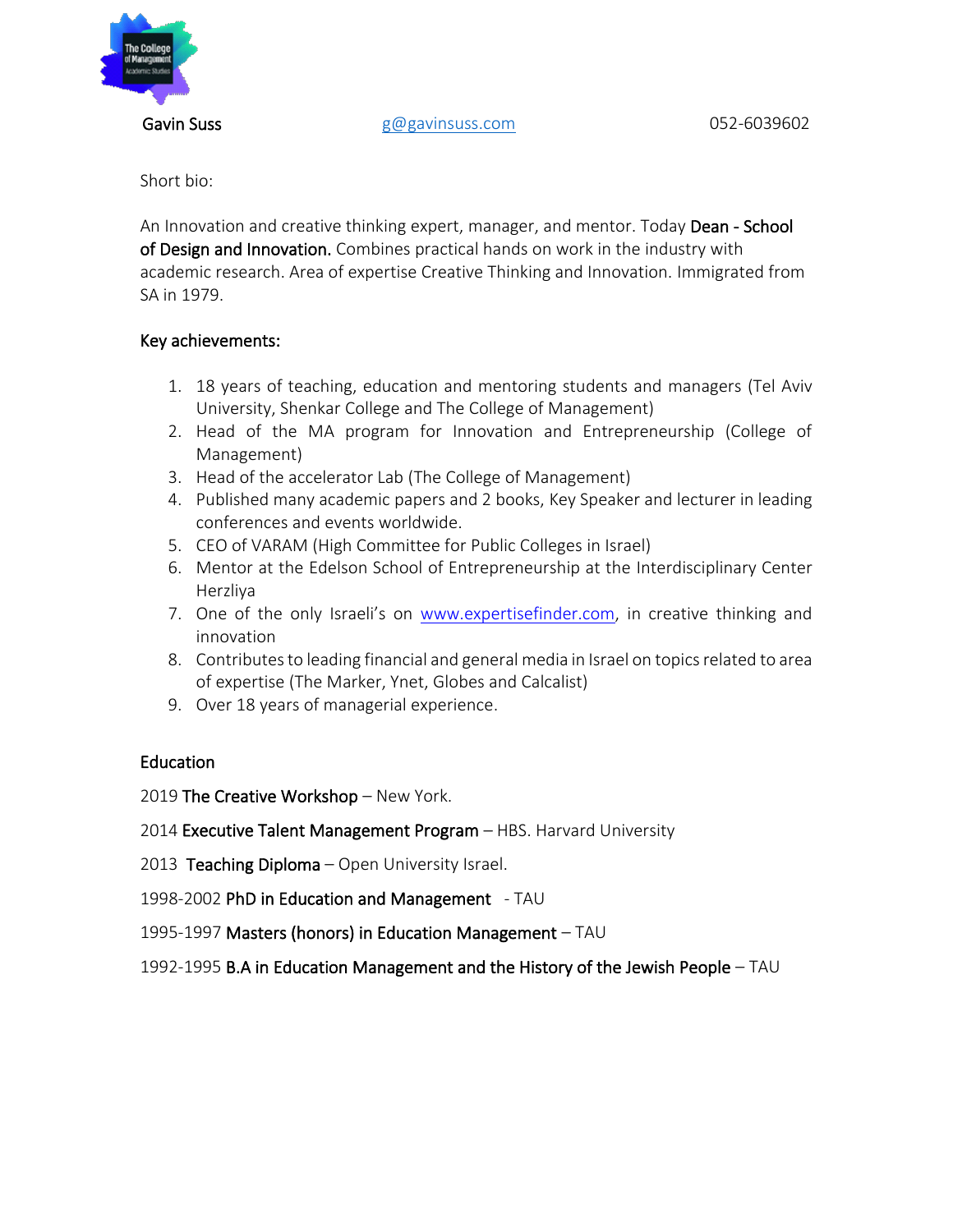## Professional Experience

## 2018 Dean – School of Design and Innovation – College of Management

- Academic management of the School (400 students), faculty and staff.
- Development of the School, developing innovative curriculum, building & empowering staff, interface collaborations, research and satisfaction of students
- Development of new academic degrees
- Marketing and branding of the School
- Head of the MA program for innovation and entrepreneurship

2007-2018 Global Leaning and Innovation Director – Keter Plastic (largest plastic manufacturer in the world)

- Head of all training and managerial development in the group (emphasis on developing innovation managers)
- Leading innovation processes at the organizational level, developing ties with academic institutions in Israel and abroad, working with senior officials in academia, regulation and the Industry
- Head of the prestigious e-Vision program
- Development of all practical innovation training and research worldwide
- Special projects manager including all connections with academic institutions
- Establishing strong connections and projects with Technion, MIT, Ryerson University and more

## 2002 – till today. Innovation Consultant to leading companies in Israel and Abroad, and Lecturer worldwide.

## 2002 - 2007 – Head of the Academic Administration Department and lecturer in the faculty of Design - Shenkar College.

- Academic director (i.e. VP in University), academic and business development of the College in Israel and abroad.
- Responsible for 350 employees and 2000 students
- Head of two Academic high committees and member of another five, member of the Board of Governors
- Preparing new academic programs for the High Council of Education.

## 1992-2002 General Director - "The Tomashin College of Education".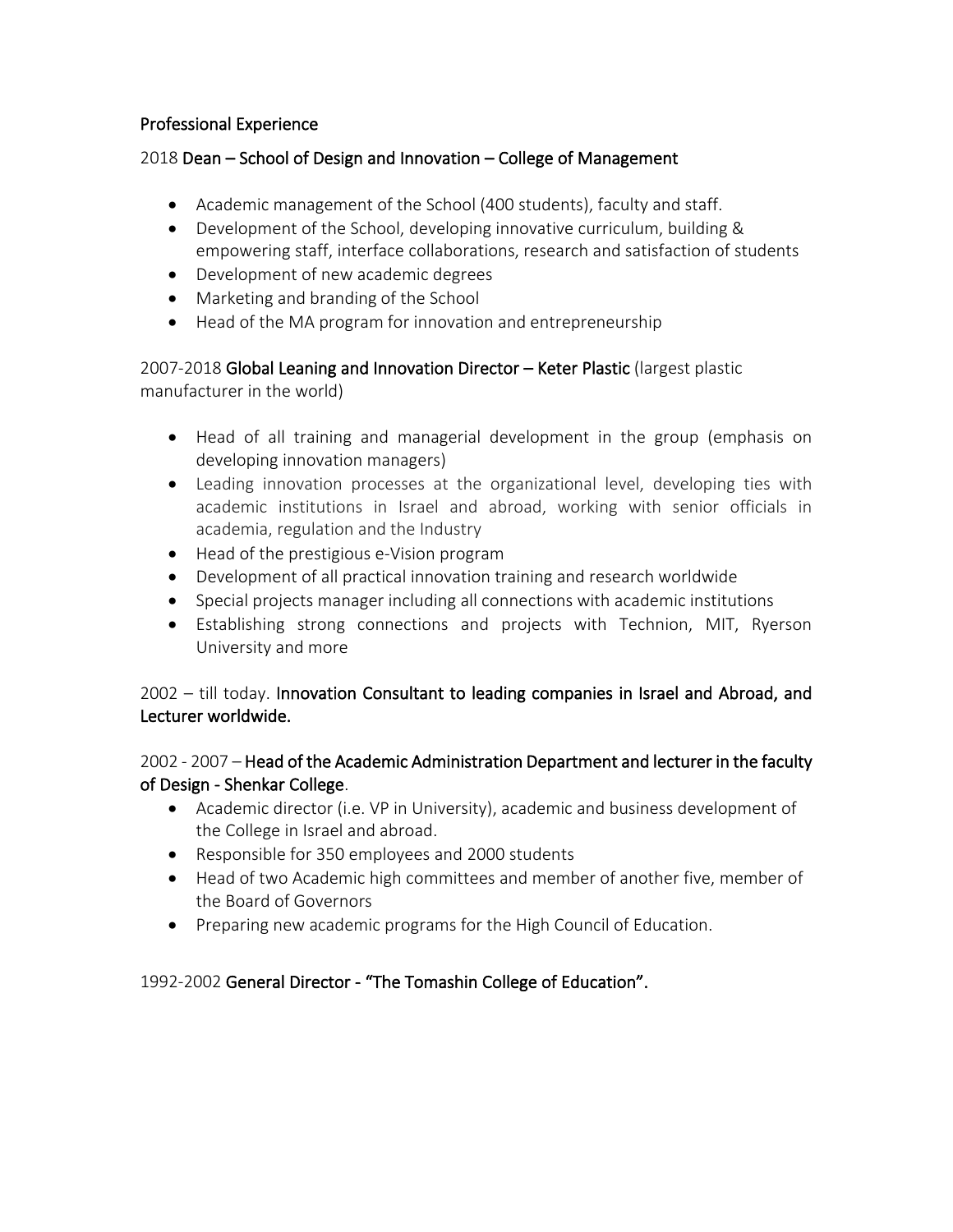## **Other**

2012 – 2017 Board Member Infinity Investment House 2013-2017 Board Member of the MA committee in the Plastic Engineering Department – Shenkar College.

2007-2010 Board Member -at the Archive of the Jewish People in the Hebrew University.

## Military Background

Reserve - lecturer at the School of Leadership - IDF 1987-1990 Artillery Forces – Solider and Commander.

## **Publications**

- 1. Shachar, H., Suss, G & Sharan, S (2002) The Expectations and Concerns of Students Making the Transition from Elementary to Junior High School: The Tale of Two Cities. **Research Papers in Education, Theory and Practice**. Vol, 17, no 1, pp 79-95.
- 2. Shachar, H., Suss, G, Sharan, S (2010) Changing organizational culture and instructional methods in elementary schools: Perceptions of teachers and professional educational consultants. **Journal of Educational Change**. Vol 11, no 3, pp 273-289.
- 3. Shachar, H., Suss, G, Sharan, S (2007) Changing teaching methods and school organizational culture in elementary schools: Perceptions of teachers and consultants. **Studies in Educational Administration and Organization**. Vol 29, pp 110-126. (Hebrew)
- 4. Suss, G (2010) d-Vision: Seeking Excellence Through A Hands-on Engineering Multi Discipline Global Internship Program. **American Journal of Business Education**. Vol 3, no 4, pp 99-104.
- 5. Suss, G (2013) The Next Revolution Will Be in Education: A New Marketing Approach for Schools. **Journal of International Education Research**. Vol 9, no 1. pp 47-54.
- 6. Suss, G (2013) **WAKE UP: You only live once**. Orion Publication.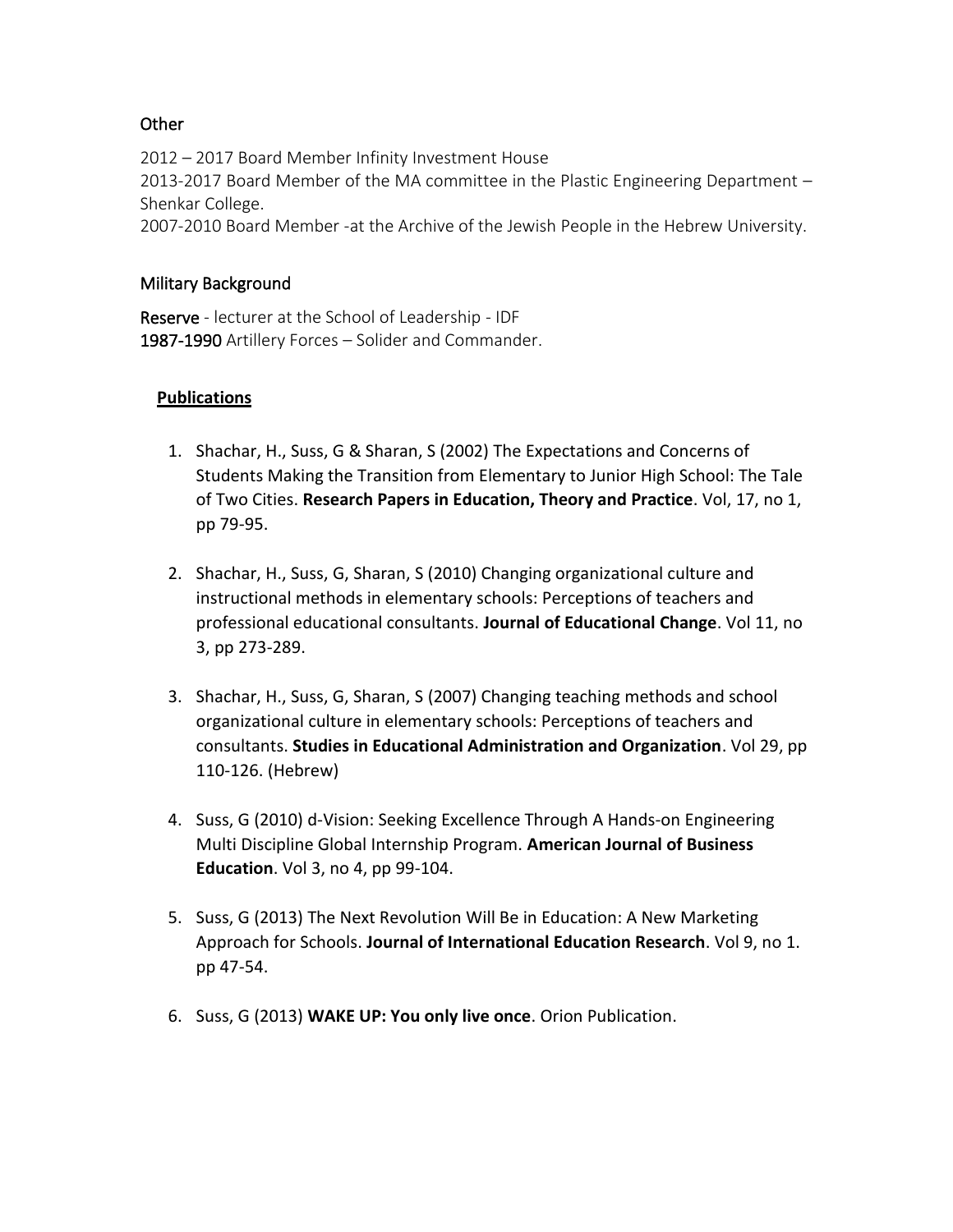- 7. Suss, G (2014) The "Innovation through education" (ITE) program; Teaching and Encouraging innovation for Middle Management. **Research Papers on Knowledge, Innovation and Enterprise**. Vol 2. pp 19-30.
- 8. Suss. G (2015) Assessment of a training program: employee's attitudes to creativity and innovation. **International Journal of Strategic Management.** Vol 15, no 2, pp 7-22.
- 9. Suss, G (2016) A roadmap to creativity: The NCWM new creative workshop model. **European Journal of Management**. Vol 16, no 3, pp 13-24.
- 10. Suss, G (2016) Training towards creativity and innovation: A comparison between employee's attitudes in **Creativity in the Arts, Science and Technology.** ED Reisman F. KIE Conference Publications. pp 190-220. London.
- 11. Suss, G (2018) **It's all about Creativity**. Orion Publication
- 12. Suss, G (2020) From Boredom to Creativity: What schools need to do before it is too late. **70 Years of Research into Creativity: J.P. Guildford's Role and Today's Focus".** ED Reisman F. KIE Conference Publications. Pp 108-125. London.
- 13. Stein, R & Suss. G (2021) Innovation and Quality: Compete or Complete? The Mediation Role of Managerial Risk Taking. To be published during 2021.

## **Participation in Scholarly Conferences**

| <b>Date</b> | Name of<br>Conference | <b>Place</b>        | Subject of<br>Lecture/Discussion                                                                                                                        | Role                |
|-------------|-----------------------|---------------------|---------------------------------------------------------------------------------------------------------------------------------------------------------|---------------------|
| 2000        | AYLA                  | Israel              | Beit Berl - Characteristics of a change<br>program to improve schools: Lecture<br>a comparisment between<br>secular and religious<br>elementary schools | Invited             |
| 2002        | AYLA                  | $Mofet -$<br>Israel | Educational Research in an<br>era of scarcity. Paper<br>presented: Evaluating a<br>reform program in Israel                                             | Invited<br>lLecture |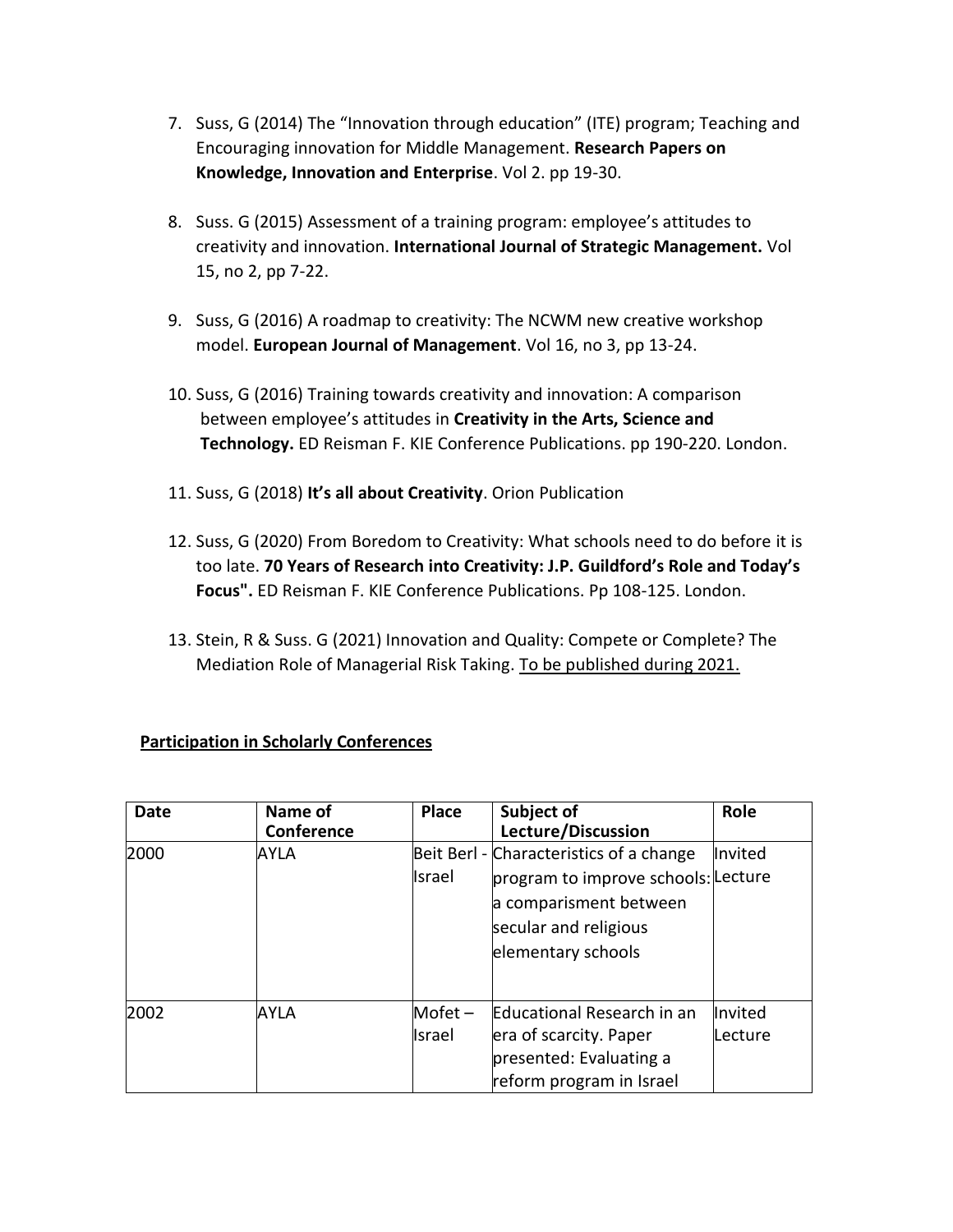| 2003 | International                | Cardiff | The Perfect Curriculum.               | Invited  |
|------|------------------------------|---------|---------------------------------------|----------|
|      | Conference in                |         | Paper presented: The Israeli Lecture  |          |
|      | Cardiff                      |         | curriculum $-$ 25 years from          |          |
|      |                              |         | today                                 |          |
| 2005 | The Third                    | Hawaii  | <b>Changing Elementary</b>            | Invited  |
|      | International                |         | Schools' Cultures from two            | Lecture  |
|      | Education                    |         | points of View: Teachers and          |          |
|      | Conference in                |         | <b>Change Agents</b>                  |          |
|      | Hawaii                       |         |                                       |          |
| 2005 | <b>EARLI</b>                 | Nicosia | Changing Organizational               | Invited  |
|      |                              |         | Culture and Instructional             | Lecture  |
|      |                              |         | Methods in Elementary                 |          |
|      |                              |         | Schools                               |          |
| 2007 | International                | Mexico  | Changing Elementary                   | Invited  |
|      | Academic                     |         | Schools' Cultures from two            | Lecture  |
|      | Conference Mexico            |         | points of View: Teachers and          |          |
|      |                              |         | Change Agents                         |          |
|      |                              |         |                                       |          |
| 2010 | The Clute Institute          | Orlando | d-Vision: Seeking Excellence  Invited |          |
|      | International                |         | Through a Hands-on                    | Lecture  |
|      | conference in                |         | <b>Engineering Multi Discipline</b>   |          |
|      | <b>Education and</b>         |         | Global Internship Program             |          |
|      | <b>Business</b>              |         |                                       |          |
| 2012 | The Clute Institute          |         | Las Vegas The Next Revolution Will Be | Chair of |
|      | International                |         | in Education: A New                   | session  |
|      | conference in                |         | Marketing Approach for                |          |
|      | <b>Education and</b>         |         | Schools.                              |          |
|      | <b>Business</b>              |         |                                       |          |
| 2013 | The Clute Institute          |         | Las Vegas Hope, Job Satisfaction and  | Invited  |
|      | International                |         | High Talent Employees                 | Lecture  |
|      | conference in                |         |                                       |          |
|      | <b>Education and</b>         |         |                                       |          |
|      | <b>Business</b>              |         |                                       |          |
| 2014 | International                | Riga    | The Next Revolution Will Be           | Invited  |
|      | Conference on                |         | in Education: A New                   | Lecture  |
|      | Knowledge,<br>Innovation and |         | Marketing Approach for                |          |
|      | Enterprise                   |         | <b>Schools</b>                        |          |
| 2015 | Front End of                 | Vienna  | <b>Workshop on Creative</b>           | Keynote  |
|      | Innovation EMEA              |         | Thinking and Innovation.              |          |
|      |                              |         |                                       |          |
|      |                              |         |                                       |          |
|      |                              |         |                                       |          |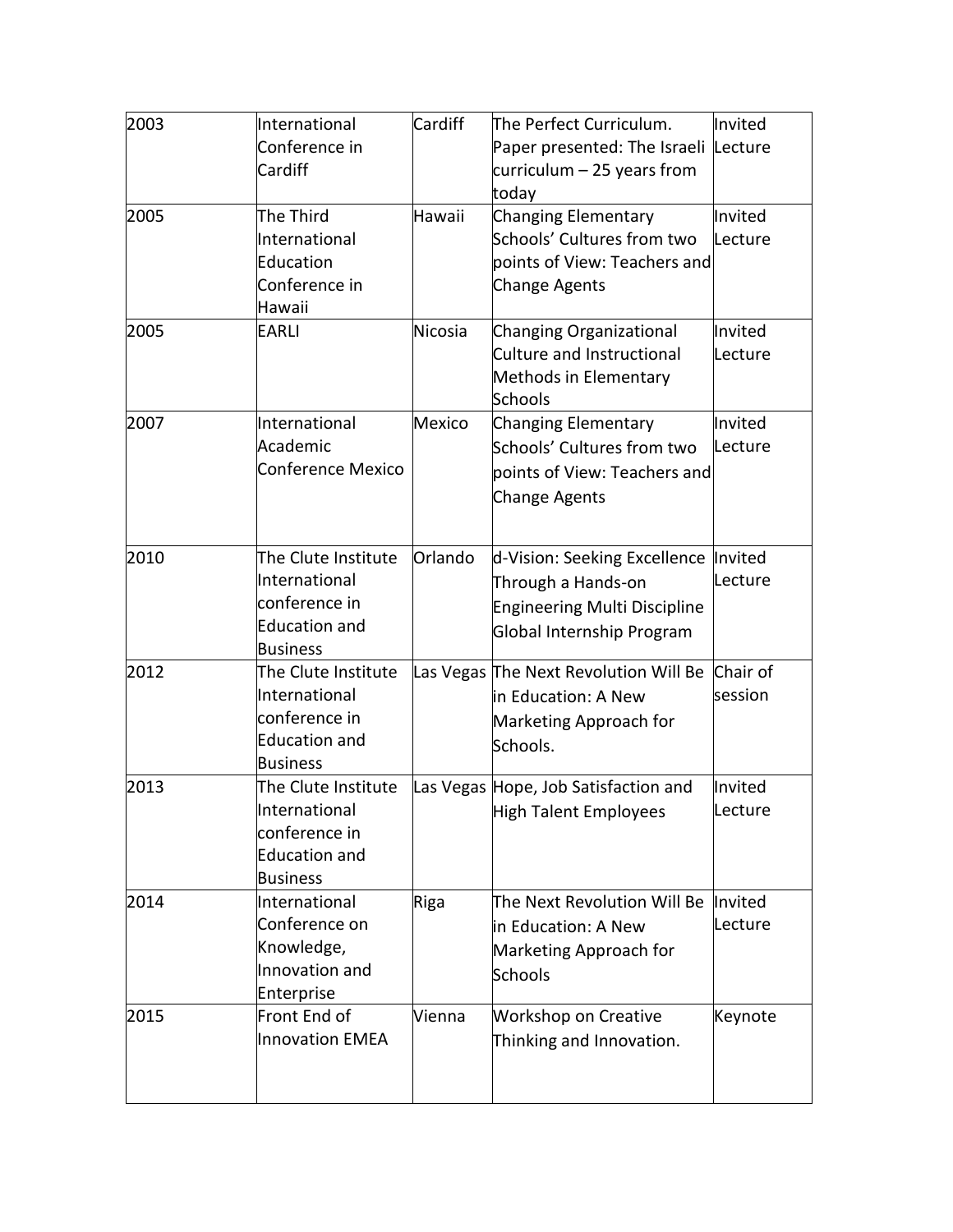| 2016 | The International<br>Journal of Arts &<br>Sciences                                        | Boston | Assessment of a training<br>program: employee's<br>attitudes to creativity and<br>innovation.               | Chair of<br>session |
|------|-------------------------------------------------------------------------------------------|--------|-------------------------------------------------------------------------------------------------------------|---------------------|
| 2016 | International<br>Conference<br>Knowledge,<br>Innovation and<br><b>Enterprise</b>          | Berlin | Assessment of a training<br>program: employee's<br>attitudes to creativity and<br>innovation.               | Invited<br>Lecture  |
| 2017 | The Clute Institute<br>International<br>conference in<br><b>Education and</b><br>Business |        | Las Vegas A roadmap to creativity: The Chair of<br>NCWM new creative<br>workshop model                      | session             |
| 2020 | <b>KIE</b> international<br> conference –<br>Knowledge,<br>innovation and<br>enterprise   | Zoom   | From Boredom to Creativity: Lecture<br>a review of what schools<br>need to do now (before it's<br>too late) |                     |

# **Invited Lectures\ Colloquium Talks (short list)**

| Date | <b>Place of Lecture</b>           | Name of Forum              | <b>Presentation/Comments</b>           |
|------|-----------------------------------|----------------------------|----------------------------------------|
| 2013 | Rijen – The                       | Jarden Board               | BOS and the next stage                 |
|      | Netherlands                       |                            |                                        |
| 2015 | Vienna - Austria                  | Front End of               | Keynote: Creative Thinking as leverage |
|      |                                   | Innovation EMEA            | to value                               |
| 2016 | University of Yunan Faculty Board |                            | Keynote: Creative Thinking and         |
|      | China                             |                            | Innovation                             |
| 2016 | Yunan - China                     | YIG                        | Keynote: Innovation in an emerging     |
|      |                                   |                            | Industry                               |
| 2016 | Nicosia – Cyprus                  | The 15th                   | Creativity and Retention- expert panel |
|      |                                   | Leadership and             | land lecture                           |
|      |                                   | Human Resource             |                                        |
|      |                                   | Management                 |                                        |
|      |                                   | Conference                 |                                        |
| 2016 | Cape Town -SA                     | United Herzliya<br>Schools | Keynote: Creative Thinking and         |
|      |                                   |                            | Innovation                             |
| 2017 | Petch Tikva                       | Tekada board               | Keynote: BOS (English)                 |
|      |                                   | (Japan)                    |                                        |
| 2018 | Tel Aviv                          | The Chain Supply           | Keynote: Creative Thinking and         |
|      |                                   | Forum                      | Innovation                             |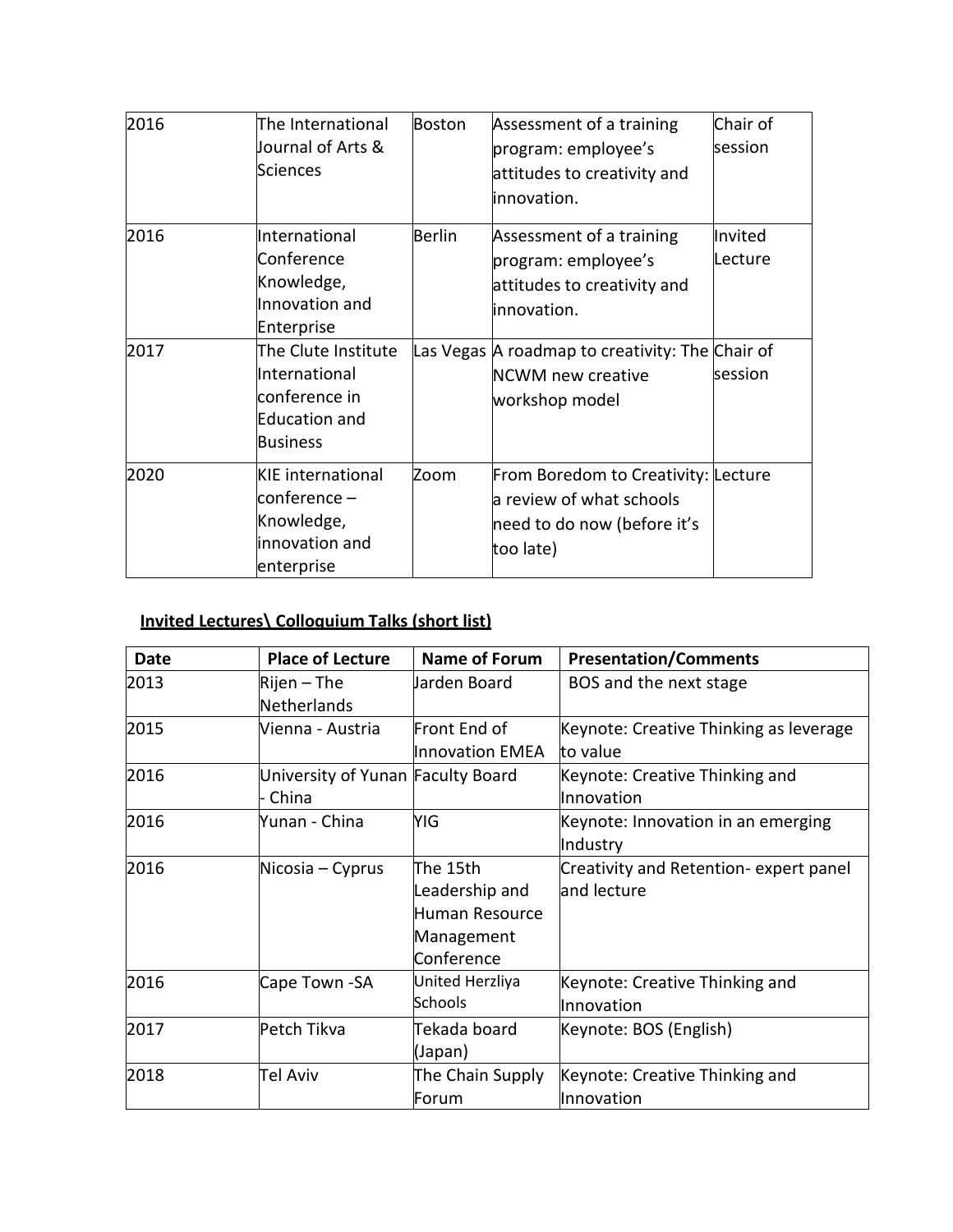| 2018 | Tel Aviv-Delhi    | em Ltd (India)                                                                            | Jain Irrigation Syst Morkshop on Creative thinking (English) |
|------|-------------------|-------------------------------------------------------------------------------------------|--------------------------------------------------------------|
| 2018 | <b>Bear Sheva</b> | <b>ICL International</b><br>gathering                                                     | Workshop on Creative thinking (English)                      |
| 2018 | Skype worldwide   | Palram<br>management                                                                      | Keynote: Innovation in an emerging<br>Industry (English)     |
| 2019 | Tel Aviv          | <b>PM Office</b>                                                                          | Keynote: Innovation in an emerging<br>Industry               |
| 2019 | Hadera            | Netafim                                                                                   | Keynote: Creative Thinking and<br>Innovation                 |
| 2020 | Rishon Le Zion    | <b>Food Union</b>                                                                         | Keynote: Innovation in an emerging<br>Industry               |
| 2020 | Tel Aviv          | Ort Israel                                                                                | Keynote: Creative Thinking and<br>Innovation                 |
| 2021 | Zoom              | Open Innovation<br>4.0: Circular<br>Economy and<br><b>Sustainability Online</b><br>Summit | Keynote: Creative Thinking in times of<br>crisis             |
| 2021 | Zoom              | The 10 <sup>th</sup> academic<br>industrial<br>conference – Ort<br><b>Braude College</b>  | Keynote: Creative Thinking in times of<br>crisis             |

## **Other Publications (interviews)**

- 1. 2020 Israel Hayom Opening of the new educational year
- 2. 2020 Kol Hacademia Academia, creativity and Innovation
- 3. 2020 Mariv newspaper Seeking a Business Exit
- 4. 2020 Globes newspaper The future of employment- working from Home
- 5. 2019 Channel 1 TV Galileo program several shows on creativity, schools and what can be done?
- 6. 2019 Globes newspaper "Only the Creative survive! Are schools destroying children's creativity?"
- 7. 2019 Israel today newspaper The Faculty of the Future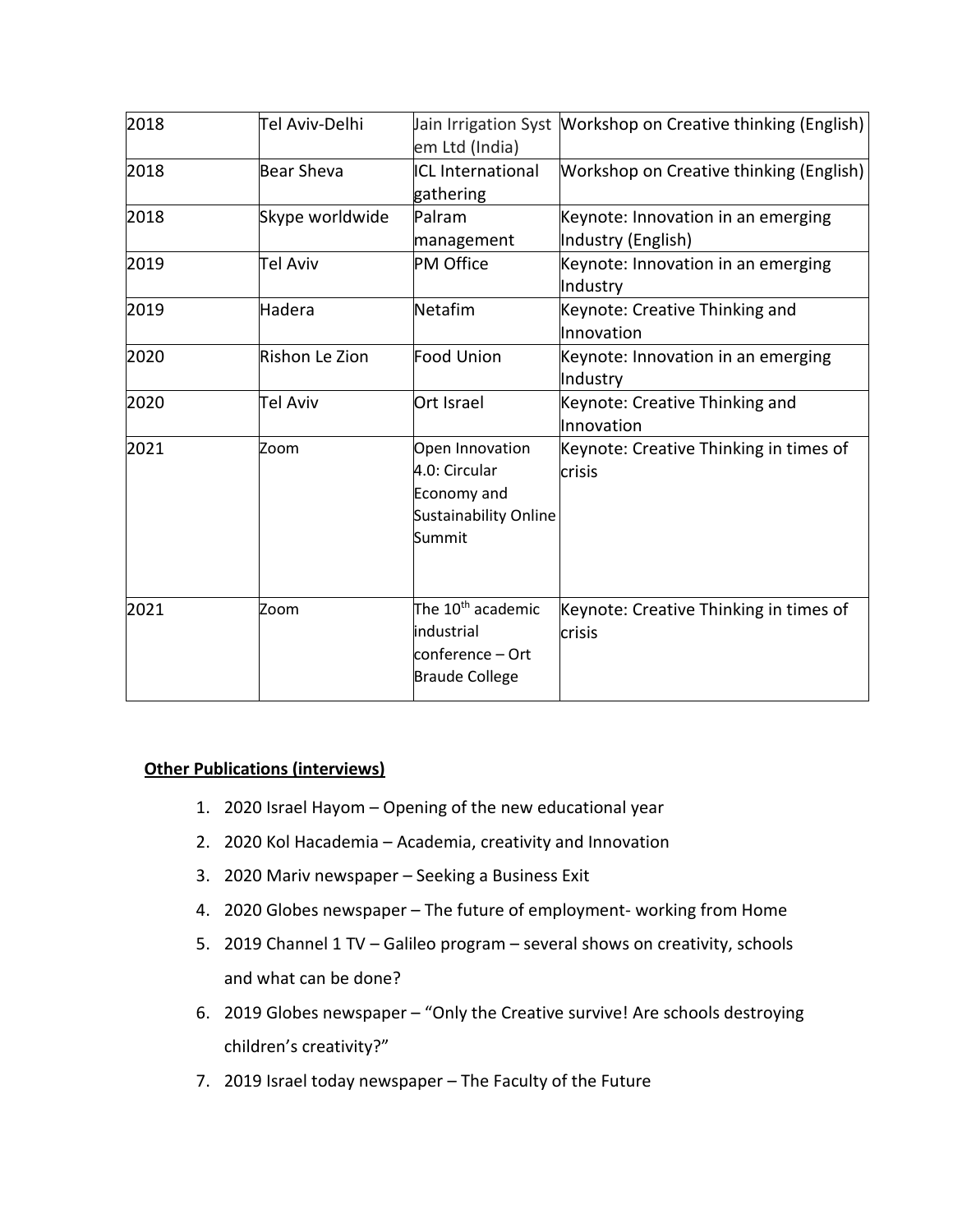- 8. 2019 The Marker newspaper Z generation is on its way to employment, the industry better be prepared
- 9. 2019 Gali Zahal Interview with Avri Gilad on the potential damages of the game Fortnite /9on children creativity)
- 10. 2019 Channel 10 TV Interview on How to increase creativity among adults?
- 11. 2018 Reshet B Interview with Esti Perez on Creativity
- 12. 2018 Calcalist newspaper article on "Academic degree-what's in it for me?
- 13. 2018 Haaretz newspaper– article "I've seen the future and its disturbing!"
- 14. 2018 Podcast with Eran Gefen on new book "It's all about creativity"
- 15. 2018 Podcast with Aviv Frenkel (Microsoft) on new book "It's all about creativity"
- 16. 2018 Menta Magazine article "Staying young: creative guidelines how to be create?"
- 17. 2018 Calcalist newspaper "Ideation and Chinese culture"
- 18. 2018 Mariv newspaper article "The ringing bell is not for us the lack of creativity in schools"
- 19. 2018 Channel 1 TV Interview on the book "It's all about creativity"
- 20. 2018 The Marker newspaper article "The need for creative employees?"
- 21. 2018 Haaretz newspaper article "Is the human fuel coming to an end who will bring the next exit in Israel?"
- 22. 2018 Yediot Ahronot newspaper -article "How to raise creative among children?"
- 23. 2018 Channel 10 TV Interview on the book "It's all about creativity"
- 24. 2018 Plastic Time Journal article "Training employees to be innovative managers"
- 25. 2017 103 FM Interview with Anat Davidov "Why is there a lack of innovation in schools?"
- 26. 2012 Hod Bakfar newspaper- Interview on the Book "You only live once"
- 27. 2012 Reshet B -Interview on the book "You only live once"